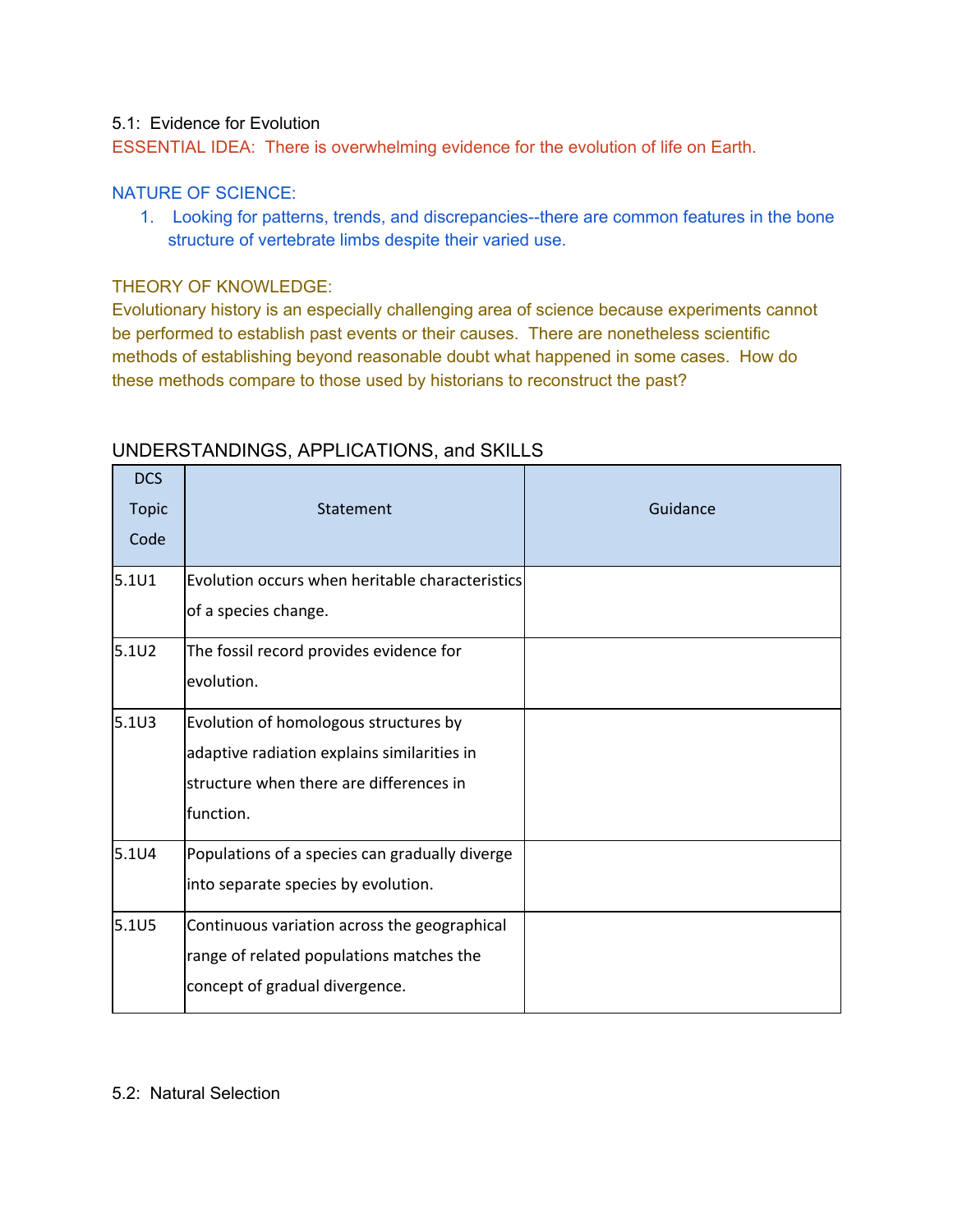ESSENTIAL IDEA: There is overwhelming evidence for the evolution of life on Earth. NATURE OF SCIENCE:

Use theories to explain natural phenomena: the theory of evolution by natural selection can explain the development of antibiotic resistance in bacteria THEORY OF KNOWLEDGE:

Natural selection is a theory. How much evidence is required to support a theory and what sort of counter evidence is required to refute it?

# UNDERSTANDINGS, APPLICATIONS, and SKILLS

| <b>DCS</b><br><b>Topic</b><br>Code | Statement                                                                           | Guidance                                     |
|------------------------------------|-------------------------------------------------------------------------------------|----------------------------------------------|
| 5.2U1                              | Natural selection can only occur if there is                                        |                                              |
|                                    | variation amongst members of the same                                               |                                              |
|                                    | species.                                                                            |                                              |
| 5.2U2                              | Mutation, meiosis, and secual reproduction                                          |                                              |
|                                    | cause variation between individuals in a                                            |                                              |
|                                    | species.                                                                            |                                              |
| 5.2U3                              | Adaptations are characteristics that make an                                        | Characteristics acquired during the lifetime |
|                                    | individual suited to its environment and way of of an individual are not heritable. |                                              |
|                                    | life.                                                                               |                                              |
| 5.2U4                              | Species tend to produce more offspring than                                         |                                              |
|                                    | the environment can support.                                                        |                                              |
| 5.2U5                              | Individuals that are better adapted tend to                                         |                                              |
|                                    | survive and produce more offspring while the                                        |                                              |
|                                    | less well adapted tend to die or produce fewer                                      |                                              |
|                                    | offspring.                                                                          |                                              |
| 5.2U6                              | Individuals that reproduce pass on                                                  |                                              |
|                                    | characteristics to their offspring.                                                 |                                              |
| 5.2U7                              | Natural selection increases the frequency of                                        |                                              |
|                                    | characteristics that make individuals better                                        |                                              |
|                                    | adapted and decreases the frequency of other                                        |                                              |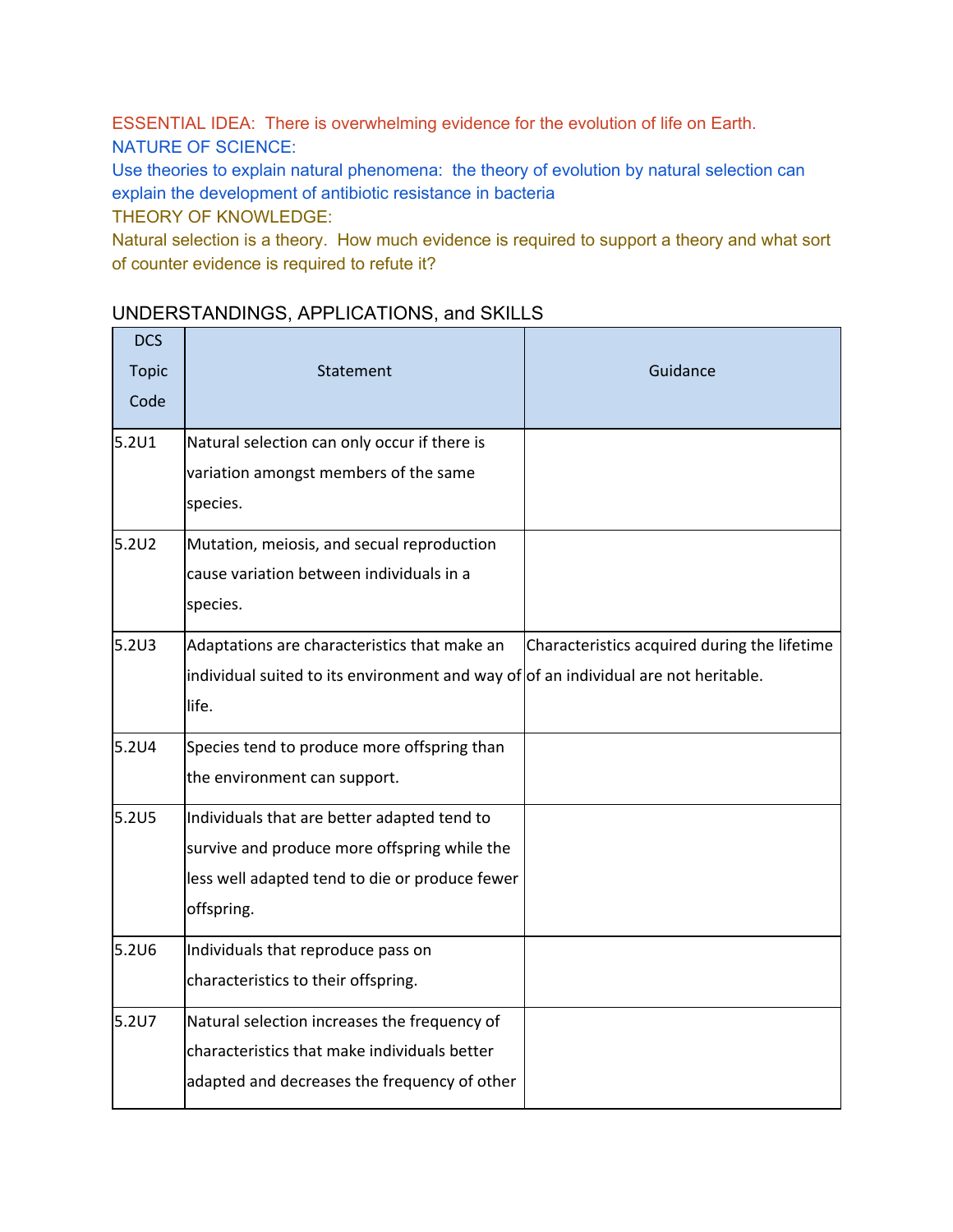|       | characteristics leading to changes within the  |  |
|-------|------------------------------------------------|--|
|       | species.                                       |  |
| 5.2A1 | Changes in beaks of finches on Daphne Major    |  |
| 5.2A2 | Evolution of antibiotic resistance in bacteria |  |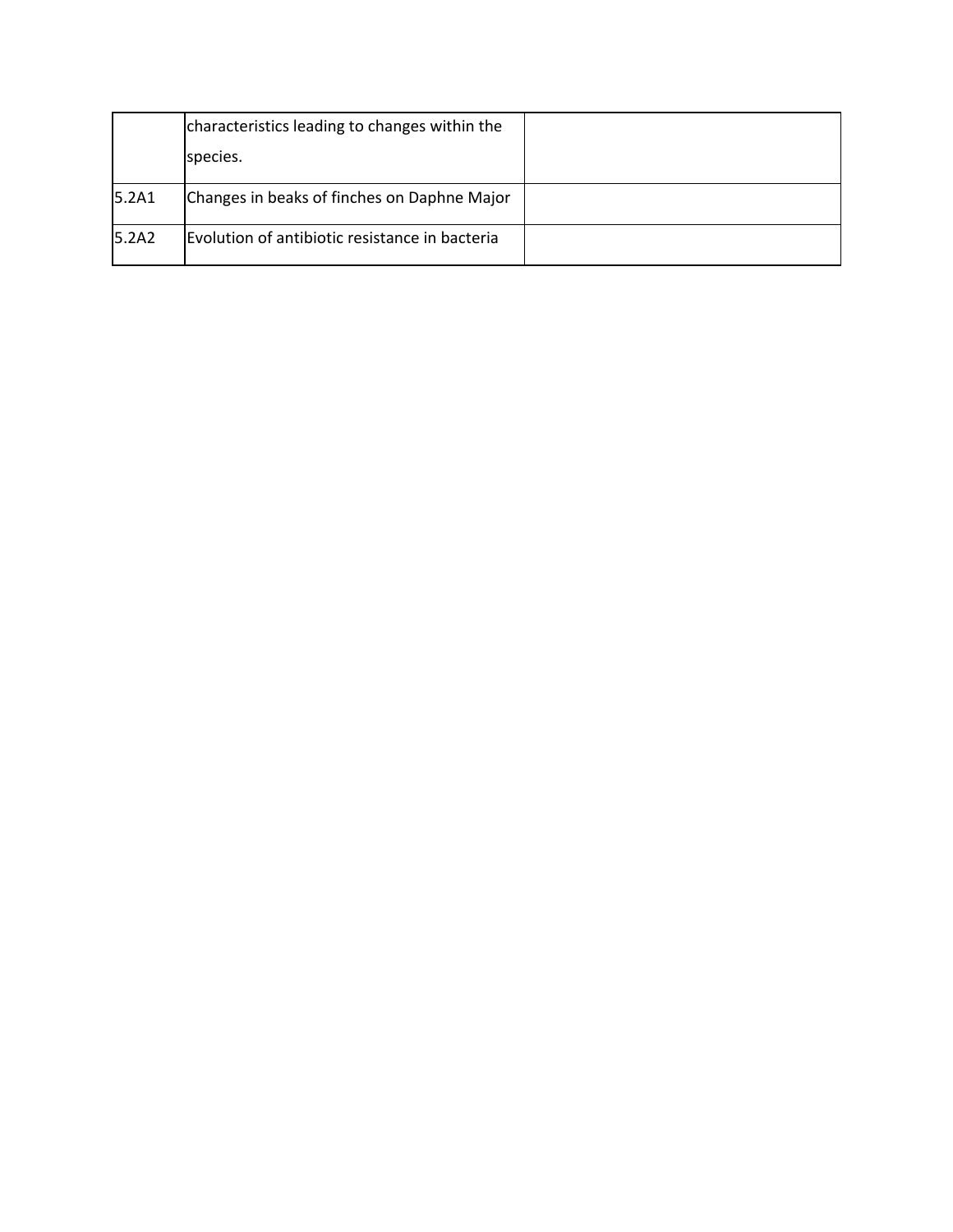### 5.3: Classification of biodiversity

ESSENTIAL IDEA: Species are named and classified using an internationally agreed system. NATURE OF SCIENCE:

Cooperation and collaboration between groups of scientists--scientists use the binomial system to identify a species rather than the many different local names.

THEORY OF KNOWLEDGE:

The adoption of a system of binomial nomenclature is largely due to Swedish botanist and physician Carolus Linnaeus (1707-1778). Linnaeus also defined four groups of humans and the divisions were based on both physical and social traits. By 21st Century standards, his descriptions can be regarded as racist. How does the social context of scientific work affect the methods and findings of research? Is it necessary to consider the social context when evaluating ethical aspects of knowledge claims?

| <b>DCS</b><br><b>Topic</b><br>Code | Statement                                                                                                                                    | Guidance                                                                                                                                                          |
|------------------------------------|----------------------------------------------------------------------------------------------------------------------------------------------|-------------------------------------------------------------------------------------------------------------------------------------------------------------------|
| 5.3U1                              | The binomial system of names for species is<br>universal among biologists and has been<br>agreed and developed at a series of<br>congresses. |                                                                                                                                                                   |
| 5.3U2                              | When species are discovered they are given<br>scientific names using the binomial system.                                                    |                                                                                                                                                                   |
| 5.3U3                              | Taxonomists classify species using a hierarchy<br>of taxa.                                                                                   |                                                                                                                                                                   |
| 5.3U4                              | All organisms are classified into three domains.                                                                                             | Archaea, eubacteria, and eukaryote should<br>be used for the three domains. Members<br>of these domains are referred to as<br>archaeans, bacteria and eukaryotes. |
| 5.3U5                              | The principal taxa for classifying eukaryotes<br>are kingdom, phylum, class, order, family,<br>genus, and species.                           |                                                                                                                                                                   |

# UNDERSTANDINGS, APPLICATIONS, and SKILLS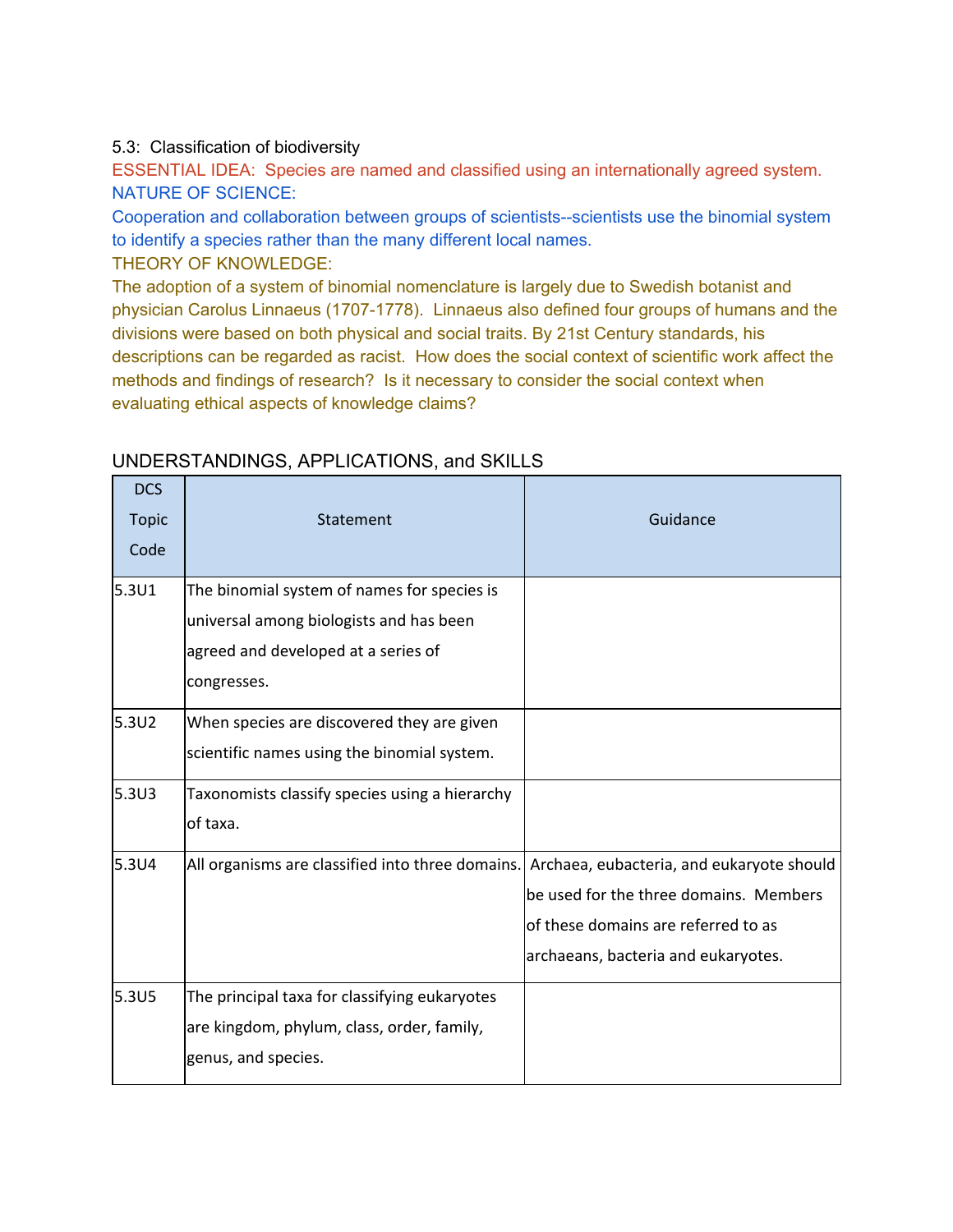| 5.3U6 | In a natural classification, the genus and        |                                            |
|-------|---------------------------------------------------|--------------------------------------------|
|       | accompanying higher taxa consist of all the       |                                            |
|       | species that have evolved from one common         |                                            |
|       | ancestral species.                                |                                            |
| 5.3U7 | Taxonomists sometimes reclassify groups of        |                                            |
|       | species when new evidence shows that a            |                                            |
|       | previous taxon contains species that have         |                                            |
|       | evolved from different ancestral species.         |                                            |
| 5.3U8 | Natural classifications help in identification of |                                            |
|       | species and allow the prediction of               |                                            |
|       | characteristics shared by species within a        |                                            |
|       | group.                                            |                                            |
| 5.3A1 | Classification of one plant and one animal        |                                            |
|       | species from domain to species level              |                                            |
| 5.3A2 | Recognition of features of bryophyta,             | Students should know which plant phyla     |
|       | filicinophyta, coniferophyta and                  | have vascular tissues.                     |
|       | angiospermophyta                                  |                                            |
| 5.3A3 | Recognition of features of porifera, cnidaria,    | Focus on primary features that are most    |
|       | platyhelmintha, annelida, mollusca,               | useful for distinguishing groups from each |
|       | arthropoda and chordata.                          | other.                                     |
| 5.3A4 | Recognition of features of birds, mammals,        |                                            |
|       | amphibians, reptiles, and fish                    |                                            |
| 5.3S1 | Construction of dichotomous keys for use in       | Viruses are not classified as living.      |
|       | identifying specimens                             |                                            |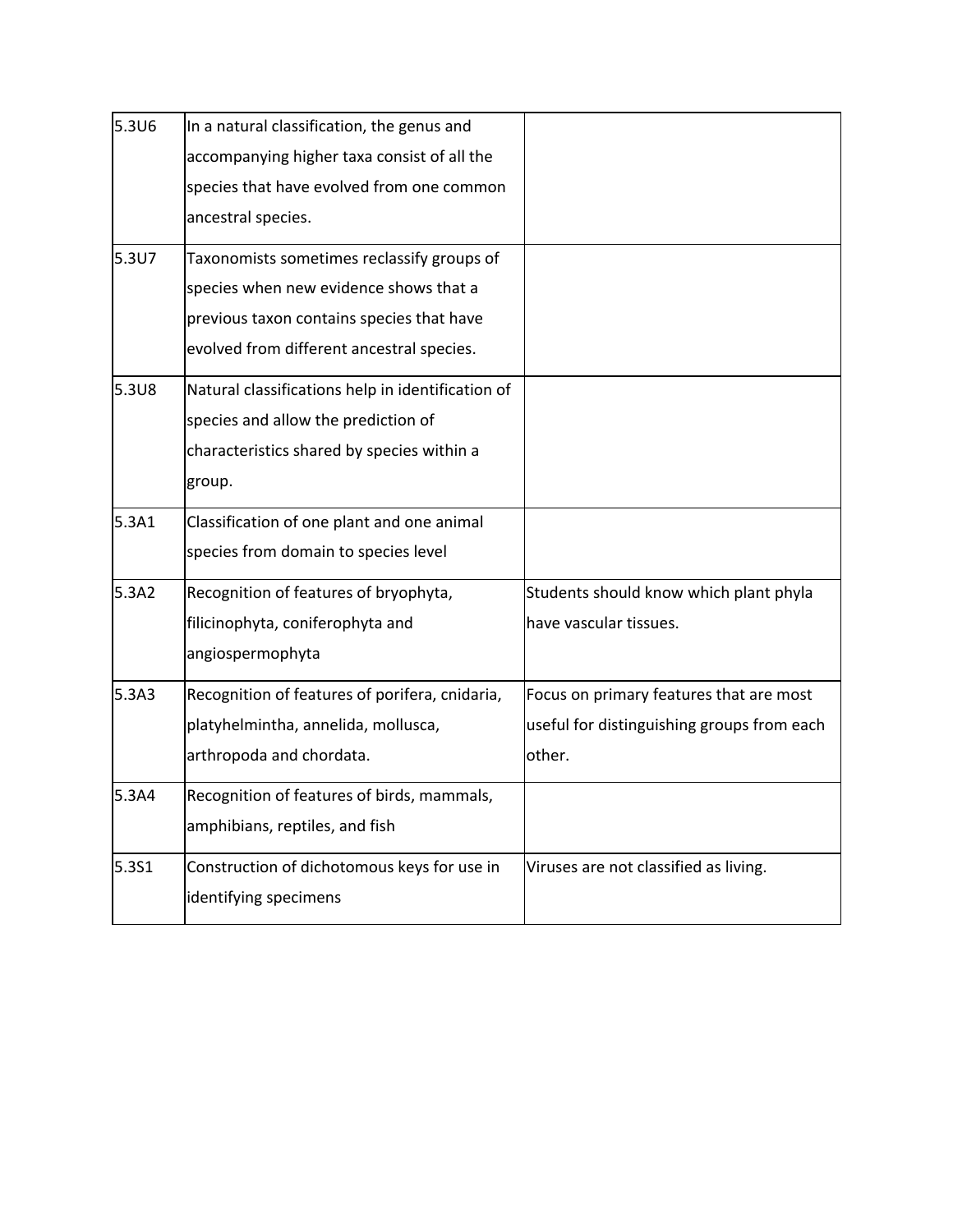### 5.4: Cladistics

ESSENTIAL IDEA: The ancestry of groups of species can be deduced by comparing their base or amino acid sequences.

NATURE OF SCIENCE:

Falsification of theories with one theory being superseded by another--plant families have been reclassified as a result of evidence from cladistics.

THEORY OF KNOWLEDGE:

A major step forward in the study of bacteria was the recognition in 1977 by Carl Woese that Archaea have a separate line of evolutionary descent from bacteria. Famous scientists, including Luria and mayr, objected to his division of the prokaryotes. To what extent is conservatism in science desirable?

| <b>DCS</b><br><b>Topic</b><br>Code | Statement                                                                                                                                                                                               | Guidance |
|------------------------------------|---------------------------------------------------------------------------------------------------------------------------------------------------------------------------------------------------------|----------|
| 5.4U1                              | A clade is a group of organisms that have<br>evolved from a common ancestor.                                                                                                                            |          |
| 5.4U2                              | Evidence for which species are part of a clade<br>can be obtained from the base sequences of a<br>gene or the corresponding amino acid<br>sequence of a protein.                                        |          |
| 5.4 <sub>03</sub>                  | Sequence differences accumulate gradually so<br>there is a positive correlation between the<br>number of differences between two species<br>and the time since they diverged from a<br>common ancestor. |          |
| 5.4U4                              | Traits can be analogous or homologous                                                                                                                                                                   |          |
| 5.4U <sub>5</sub>                  | Cladograms are tree diagrams that show the<br>most probable sequence of divergence in<br>clades.                                                                                                        |          |

# UNDERSTANDINGS, APPLICATIONS, and SKILLS